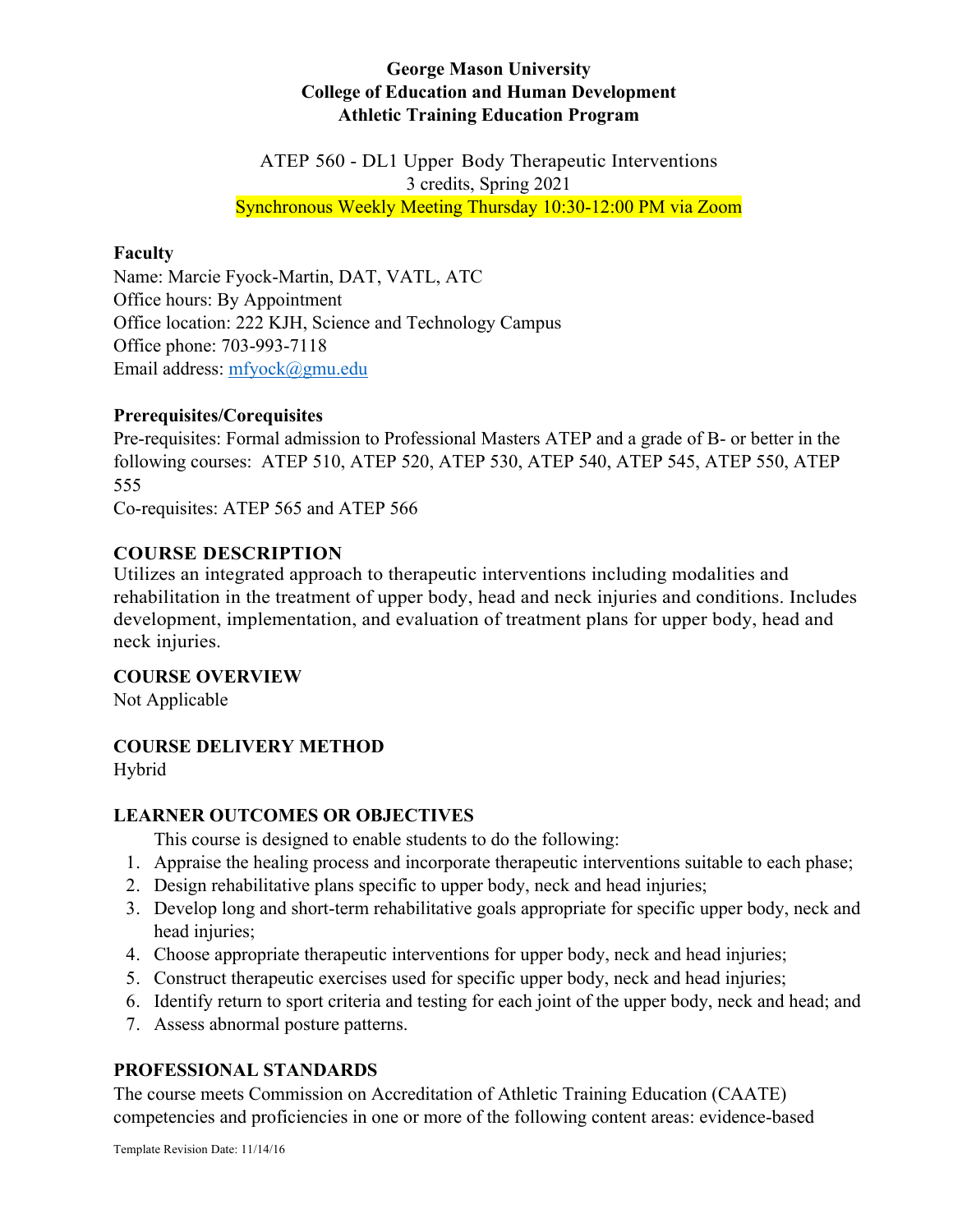practice, clinical examination and diagnosis, therapeutic interventions, psychosocial strategies and referral.

#### **REQUIRED TEXTS**

- 1. Prentice, W. (2015). *Rehabilitation Techniques for Sports Medicine and Athletic Training.*   $(6<sup>th</sup>$  ed.). Slack Incorporated.
- 2. Draper, D. (2021) Therapeutic Modalities-The Art and Science 3rd ed. Philadelphia, PA: Wolters Kluwer.
- 3. Additional readings as assigned via Blackboard.

#### **COURSE PERFORMANCE EVALUATION**

Students are expected to submit all assignments on time in the manner outlined by the instructor (e.g., Blackboard, Tk20, hard copy). Students will be evaluated on content standards (knowledge gained). Content standards will be assessed via projects, written quizzes and exams. Performance will be assessed through completion of class activities. All efforts of academic integrity will be taken and it is expected no forms of assistance will be utilized to complete quiz or exam (this includes but not limited to: textbook, notes, online sources)

## • **Assignments and/or Examinations**

#### **Quizzes**

Quizzes will be administered weekly via BB on the assigned reading materials for that week.

#### **Examinations**

Examinations, including a comprehensive final exam, will be administered in class. The format of these examinations may be multiple choice, true/false, short answer, matching, essay and fill- in the blank type questions. Each of the examinations will test the material covered in the assigned readings, discussions and textbook.

#### **CAT Manuscript Assignment**

A critically appraised topic (CAT) is essentially a brief systematic review and critique of the most current and best available evidence to answer a focused clinical question. These questions should be related to the recognition, rehabilitation, and prevention of sport-related injuries. You are expected to edit any suggestions re: focused clinical question and introduction/clinical scenario from Fall 2020. Continue an EBM search and identify a minimum of **6-10 ORIGINAL** (research) peer-reviewed manuscripts relevant to the proposed clinical question. The proposed clinical question **must be** approved by instructor and directly related to therapeutic interventions. You will then complete the CAT manuscript in its entirety. A complete assignment description and grading rubric will be available on Blackboard. You will present your CAT in Practicum class.

# • **Other Requirements**

### **Professionalism**

Students are expected to exhibit professional behaviors and dispositions at all times. It is critical that each student conduct himself/herself in an appropriate manner and decorum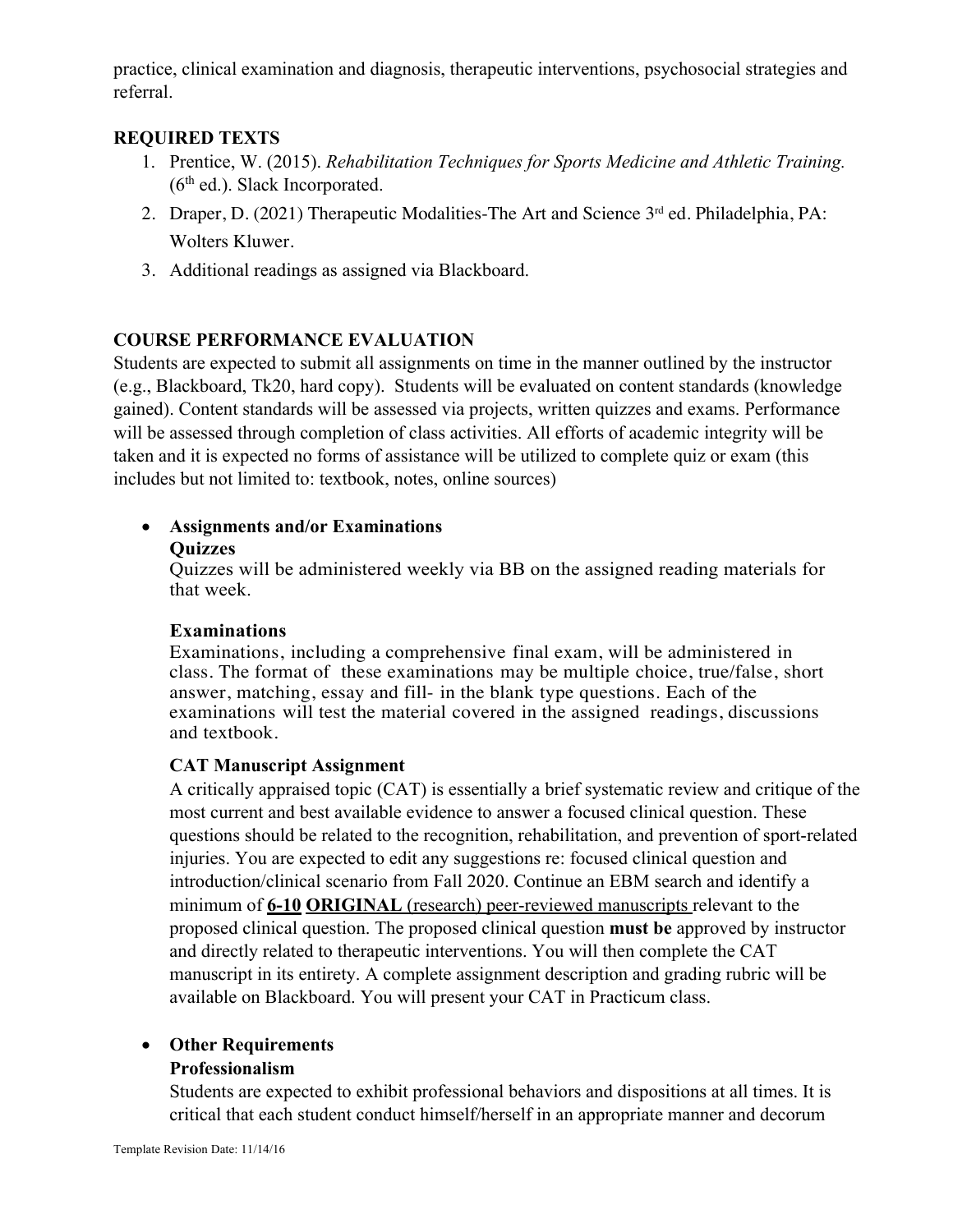fitting of a health care provider. Making light of injuries, conditions, or illnesses or any action that is not respectful to the class, instructor, or patient study will not be tolerated. Submission of documents or assignments should not include personal information and should comply with Health Insurance Portability & Accountability Act (HIPAA) regulations.

*Communication* – When communicating with the instructor and classmates, either face-toface or via email, students should address the other person appropriately, use appropriate language and maintain a civil demeanor.

*Responsibility/Accountability/ Honesty/Integrity*– Professionals take responsibility for their actions and are accountable. This can occur at multiple levels but generally consists of being on time, completing assignments on time, submitting work that is of the appropriate quality, honoring commitments and owning up to mistakes. Students are expected to interact with the instructor and classmates in appropriate, respectful and civil behaviors. Professionals keep their word when committing to something and act in an ethical and respectful manner. See George Mason University policy for further guidance.

*Professionalism evaluation – Any professionalism violation will be documented by the instructor. Violations will result in a 1-point deduction per episode from the final point total.*

#### **Attendance**

Attending, being on-time for class, active participation and respect for peers and instructor are important components of this course. Therefore, students will lose credit for not attending and contributing to the class. *An unexcused absence will result in a point reduction of the student's final grade. Each late arrival will result in 1 point reduction of the student's final grade.* If a student arrives more than 20 minutes after the beginning of class, it will be recorded as an unexcused absent even if the student attends the class. Excused absences include the following: illness (must bring a receipt or note from a doctor), family death, athletic/academic event(contact instructor in advance), and others at the discretion of the instructor. For known upcoming absences, students must contact the instructor at least one week in advance to the missed class to make up work. In the case of illness or some other unforeseen absence, the student must contact the instructor before the course meeting via e-mail. At the next attended class meeting the student will discuss material that is to be completed. *Students will have one week from the excused absence to complete any missed assignments.*  It is the student's obligation to pursue any make-up work. Attendance will be recorded at the beginning of class.

#### • **Grading**

| <b>ASSESSMENT</b>                        | Number | % of Total Grade |
|------------------------------------------|--------|------------------|
| Class Participation &<br>Professionalism |        | 10               |
| )uizzes                                  |        |                  |
| Exams                                    |        |                  |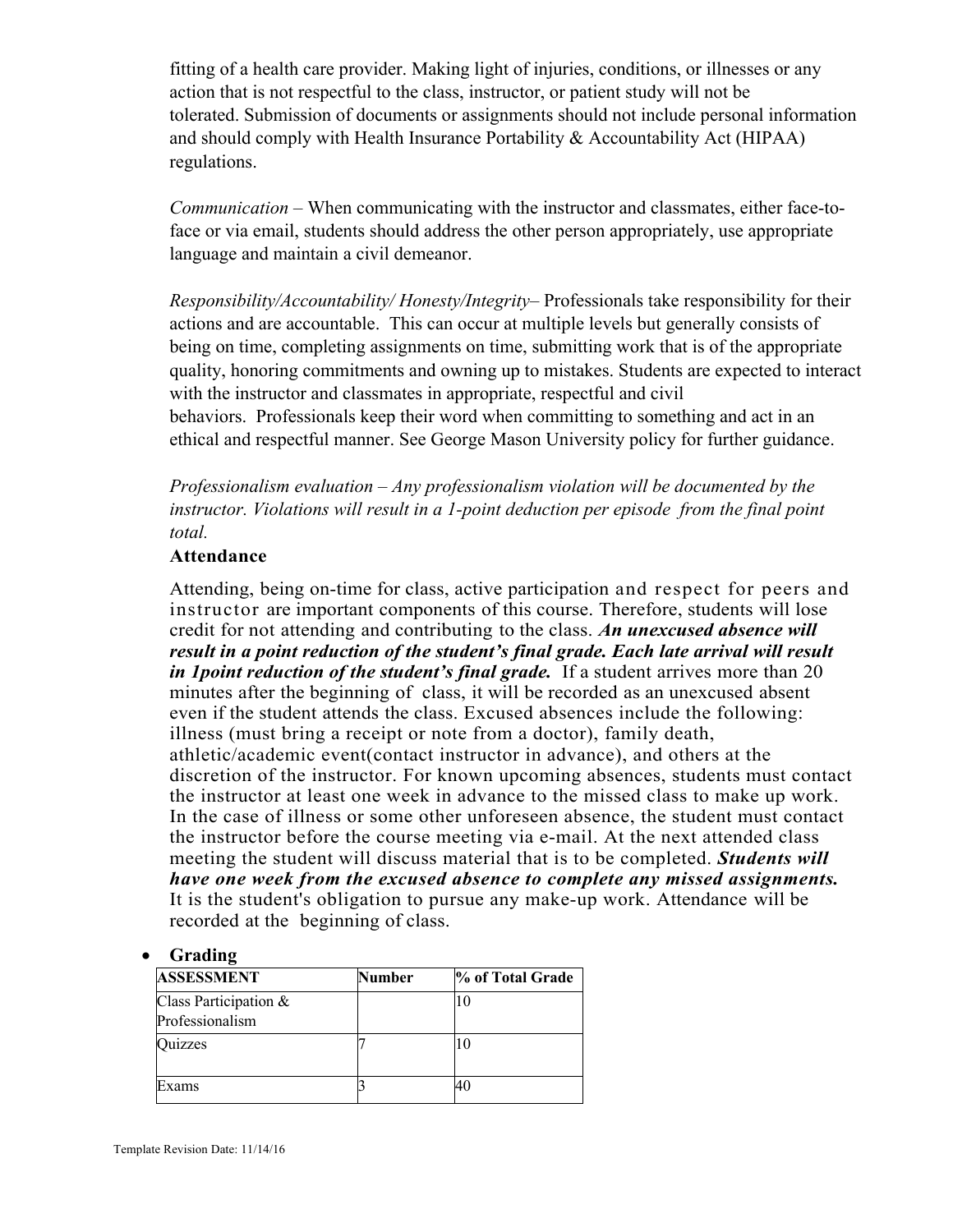| TOTAL                            | 100% |
|----------------------------------|------|
| Comprehensive Final Exam         |      |
| <b>CAT Manuscript Assignment</b> |      |

#### **Grading Scale**

The student's final letter grade will be earned based on the following scale:

| Grade | Percentage   |
|-------|--------------|
| A     | $94 - 100\%$ |
| $A -$ | $90 - 93\%$  |
| $B+$  | $88 - 89\%$  |
| В     | $84 - 87%$   |
| B-    | $80 - 83%$   |
| C     | $70 - 79%$   |
| F     | $0 - 69\%$   |

## **\*Although a B- is a satisfactory grade for a course, students must maintain a 3.00 average in their degree program and present a 3.00 GPA on the courses listed on the graduation application.**

Every attempt will be made to grade and return assignments in a timely manner to provide students with constructive feedback. To provide students the opportunity to fully assess the feedback provided on graded assignments, the professor will be happy to answer any questions at the next class period following the return of the assignments or during the professor's office hours. The professor acknowledges the passion with regards to grades, but unprofessional and uncivil behavior either in person or through other modes of communication will not be tolerated.

#### **NAME**

Your name MUST be on your papers/assignments when you turn them in. Failure to put your name will result in a 0 for the assignment.

#### **MAKE UP WORK**

Students who are absent or who arrive late without an official university or a medical doctor's excuse will not be permitted to participate in the class activities for credit the day of the absence or tardy event. There will be no make-up quizzes or exams unless an excused absence has been warranted. Students who miss an examination, quiz or other class activity because of an excused absence must complete the assignment *within a week of the excused absence*. It is the student's obligation to pursue any make-up work. Attendance will be recorded at the beginning of class.

#### **LATE ASSIGNMENTS**

All work is due at the beginning of class time on the indicated day. **NO LATE WORK WILL BE ACCEPTED AND WILL RESULT IN A 0 GRADE!!!**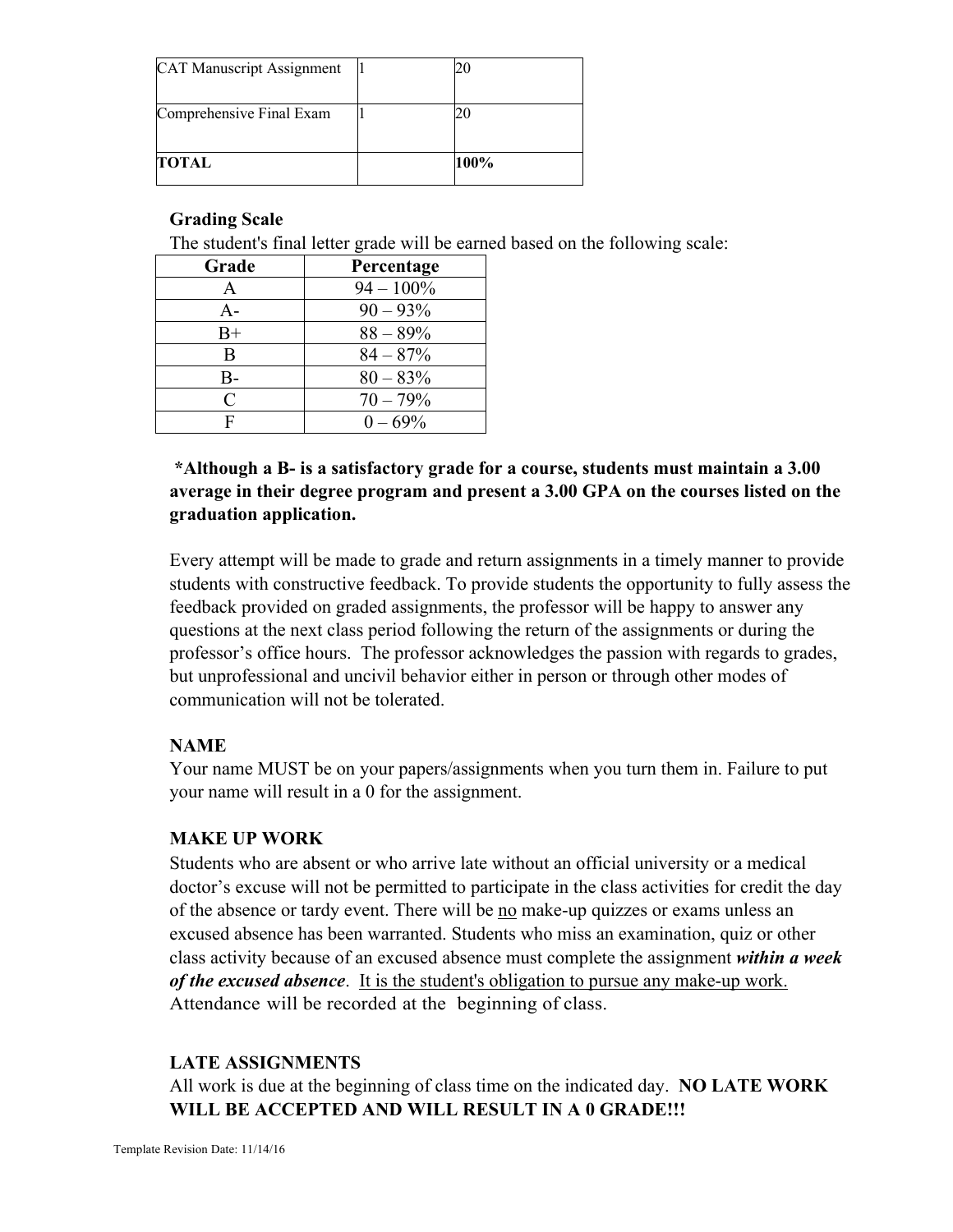# **PROFESSIONAL DISPOSITIONS**

Students are expected to exhibit professional behaviors and dispositions at all times. https://cehd.gmu.edu/students/polices-procedures/

| <b>Focus/Week/Date</b>                               |                        |                    | <b>Focus</b>                                                                                           | <b>Due</b>                                                                                              |
|------------------------------------------------------|------------------------|--------------------|--------------------------------------------------------------------------------------------------------|---------------------------------------------------------------------------------------------------------|
| <b>Lower Extremity Rehab</b><br><b>Techniques</b>    | Week<br>$\mathbf{1}$   | March 15           | Groin Hip Thigh<br>Read: Chapter 20<br><b>Associated Articles</b><br>Watch: Lecture series             | Quiz due March 17 @<br>$10:30$ am                                                                       |
|                                                      |                        | March 18           | Virtual Synchronous Meeting - 10:30<br>am to Noon                                                      | Thursday 3-18-21                                                                                        |
|                                                      |                        | <b>March 15/17</b> | <b>In-Person – Assigned Groups on BB</b>                                                               |                                                                                                         |
| <b>Lower Extremity Rehab</b><br><b>Techniques</b>    | Week<br>$\overline{2}$ | March 22           | Spine<br>Read: Chapter 24<br><b>Associated Articles</b><br>Watch: Lecture series                       | <b>Quiz due March 24</b><br>$@10:30$ am                                                                 |
|                                                      |                        | March 25           | Virtual Synchronous Meeting - 10:30<br>am to Noon                                                      | Thursday 3-25-21                                                                                        |
|                                                      |                        | <b>March 22/24</b> | <b>In-Person - Assigned Groups on BB</b>                                                               |                                                                                                         |
| <b>Extremity Rehab</b><br><b>Techniques</b><br>Upper | Week<br>$\overline{3}$ | March 29           | Finish Spine/Begin Shoulder<br>Read: Chapter 17<br><b>Associated Articles</b><br>Watch: Lecture series | Quiz due March 31@<br>10:30 am<br>Exam #1 due April 4<br>$11:59$ pm<br><b>Chapters 20, 24, Articles</b> |
|                                                      |                        | April 1            | Virtual Synchronous Meeting - 10:30<br>am to Noon                                                      | Thursday 4-1-21                                                                                         |
|                                                      |                        | <b>March 29/31</b> | <b>In-Person - Assigned Groups on BB</b>                                                               |                                                                                                         |
| Upper<br>Extremity                                   | Week<br>$\overline{4}$ | April 5            | Shoulder<br>Read: Chapter 17<br><b>Associated Articles</b><br>Watch: Lecture series                    | Quiz due April 7@<br>10:30 am                                                                           |

#### **CLASS SCHEDULE**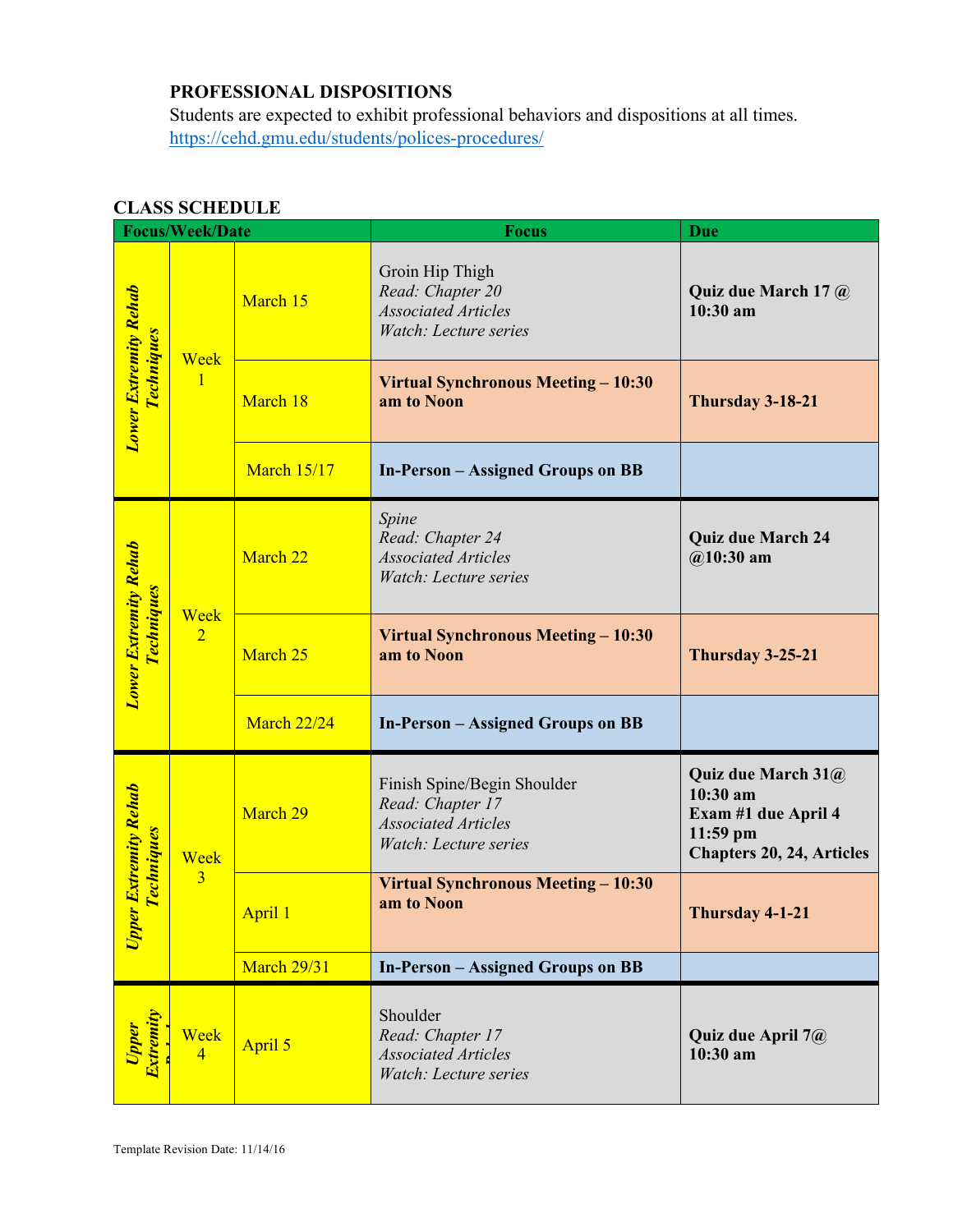|                                                                            |                              | April 8            | <b>Virtual Synchronous Meeting - 10:30</b><br>am to Noon                         | Thursday 4-8-21                                                                                            |
|----------------------------------------------------------------------------|------------------------------|--------------------|----------------------------------------------------------------------------------|------------------------------------------------------------------------------------------------------------|
|                                                                            |                              | April 5/7          | <b>In-Person – Assigned Groups on BB</b>                                         |                                                                                                            |
| <b>Techniques r Extremity Rehab</b><br><b>Upper Extremity Rehab</b>        | Week<br>$\overline{5}$       | April 12           | Elbow<br>Read: Chapter 18<br><b>Associated Articles</b><br>Watch: Lecture series | Quiz due April 14@<br>$10:30$ am<br>Exam #2 due April 18<br>$11:59$ pm<br><b>Chapters 17, 18, Articles</b> |
|                                                                            |                              | April 15           | Virtual Synchronous Meeting – 10:30<br>am to Noon                                | Thursday 4-15-21                                                                                           |
|                                                                            |                              | <b>April 12/14</b> | <b>In-Person - Assigned Groups on BB</b>                                         |                                                                                                            |
| Upper Extremity Rehab<br><b>Techniques</b>                                 | Week<br>6                    | April 19           | Wrist Hand Fingers<br>Read: Chapter 19<br><b>Watch: Lecture Series</b>           | <b>Quiz due April 21</b><br>$@10:30$ am                                                                    |
|                                                                            |                              | April 22           | Virtual Synchronous Meeting - 10:30<br>am to Noon                                | Thursday 4-22-21                                                                                           |
|                                                                            |                              | <b>April 19/22</b> | <b>In-Person - Assigned Groups on BB</b>                                         |                                                                                                            |
| $\boldsymbol{v}$<br>U <mark>pper Extremity Reh</mark><br><b>Techniques</b> | Week<br>$7\phantom{.0}$      | April 26           | Post-Concussion<br>Read: Articles<br><b>Watch: Lecture Series</b>                | <b>Quiz Due April 28</b><br>$@10:30$ am<br>Exam #3 due May 2<br>11:59 pm<br><b>Chapter 19, Articles</b>    |
|                                                                            |                              | April 29           | <b>Virtual Synchronous Meeting - 10:30</b><br>am to Noon                         | Thursday 4-29-21                                                                                           |
|                                                                            |                              | <b>April 26/28</b> | <b>In-Person - Assigned Groups on BB</b>                                         |                                                                                                            |
|                                                                            | Final<br><b>Exam</b><br>Week | May 5              | <b>Written Final Exam - In Person 9-10:15</b><br>AM                              | <b>CAT Assignment Due</b><br>11:59 pm                                                                      |
|                                                                            |                              | May 5              | Lab Final Exam-10:30-12 PM Time<br><b>Slots</b>                                  |                                                                                                            |

Note: Faculty reserves the right to alter the schedule as necessary, with notification to students.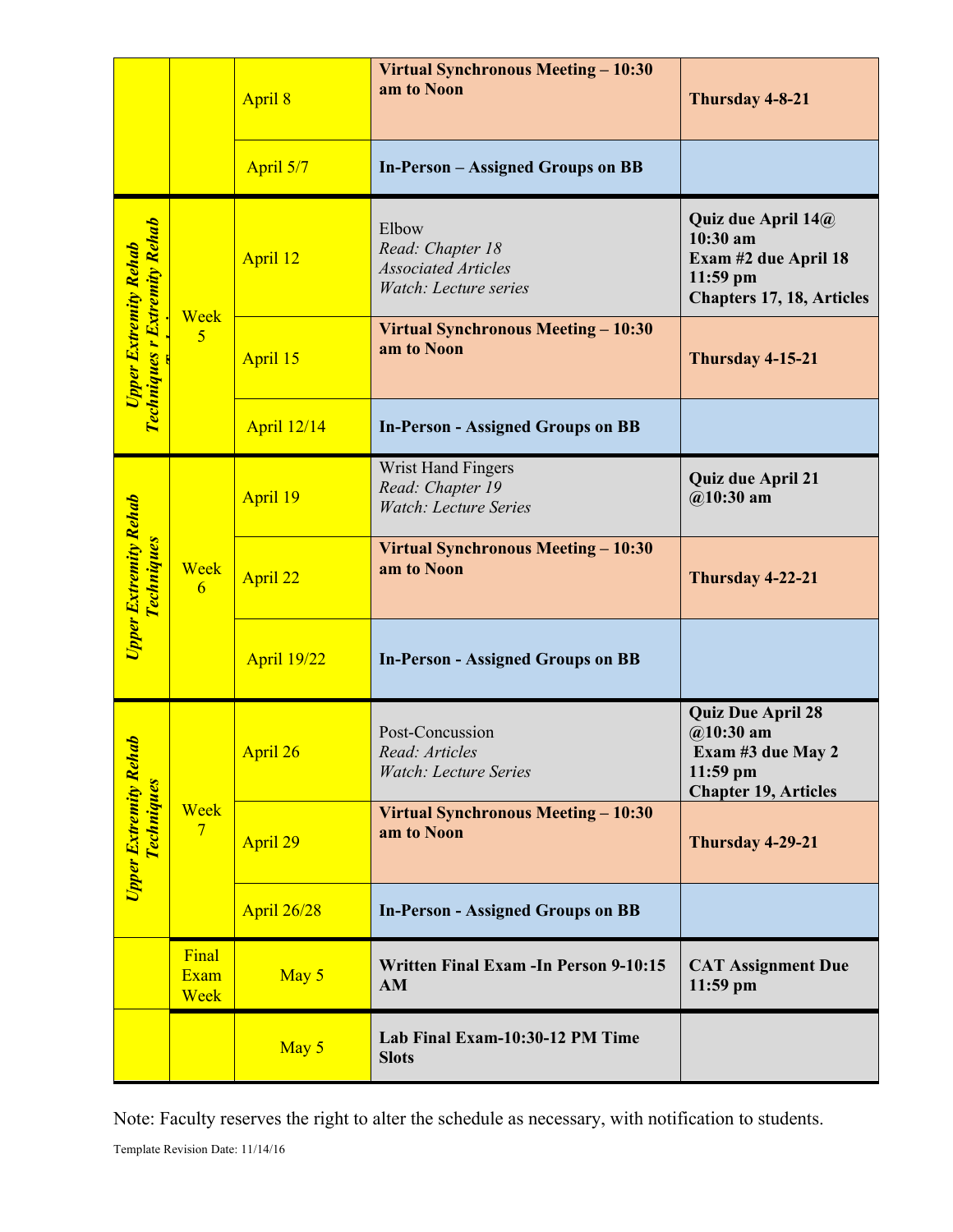#### **CORE VALUES COMMITMENT**

The College of Education and Human Development is committed to collaboration, ethical leadership, innovation, research-based practice, and social justice. Students are expected to adhere to these principles: http://cehd.gmu.edu/values/.

### **GMU POLICICES AND RESOURCES FOR STUDENTS**

#### *Policies*

- Students must adhere to the guidelines of the Mason Honor Code (see https://catalog.gmu.edu/policies/honor-code-system/).
- Students must follow the university policy for Responsible Use of Computing (see http://universitypolicy.gmu.edu/policies/responsible-use-of-computing/).
- Students are responsible for the content of university communications sent to their Mason email account and are required to activate their account and check it regularly. All communication from the university, college, school, and program will be sent to students **solely** through their Mason email account.
- Students with disabilities who seek accommodations in a course must be registered with George Mason University Disability Services. Approved accommodations will begin at the time the written letter from Disability Services is received by the instructor (see http://ods.gmu.edu/).
- Students must follow the university policy stating that all sound emitting devices shall be silenced during class unless otherwise authorized by the instructor.

#### *Campus Resources*

- **Support for submission of assignments to Tk20 should be directed to tk20help@gmu.edu or https://cehd.gmu.edu/aero/tk20. Questions or concerns regarding use of Blackboard should be directed to http://coursessupport.gmu.edu/.**
- **For information on student support resources on campus, see https://ctfe.gmu.edu/teaching/student-support-resources-on-campus For additional information on the College of Education and Human Development, please visit our website https://cehd.gmu.edu/students/ .**
- **Notice of mandatory reporting of sexual assault, interpersonal violence, and stalking: As a faculty member, I am designated as a "Responsible Employee," and must report all disclosures of sexual assault, interpersonal violence, and stalking to Mason's Title IX Coordinator per University Policy 1202. If you wish to speak with someone confidentially, please contact one of Mason's confidential resources, such as Student Support and Advocacy Center (SSAC) at 703-380-1434 or Counseling and**